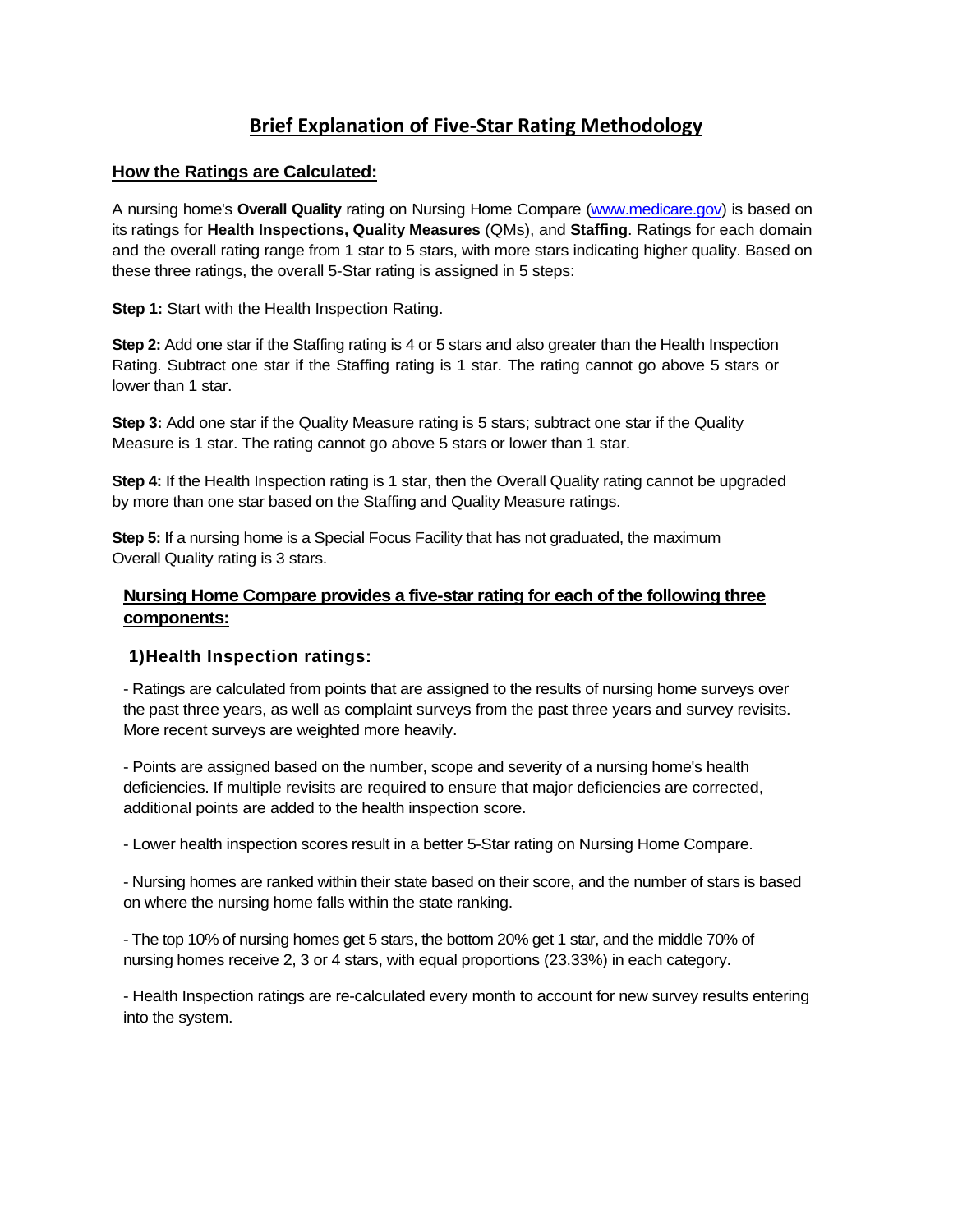## **2)Quality Measure ratings:**

- Ratings are calculated from a nursing home's performance on 10 Quality Measures (QMs), which are a subset of those reported on Nursing Home Compare.

- The QMs include 7 long-stay (chronic care) QMs and 3 short-stay (post-acute care) QMs.

| <b>Long-Stay QMs</b>        |                                                         | <b>Short-Stay QMs</b>                   |
|-----------------------------|---------------------------------------------------------|-----------------------------------------|
| - ADL Decline               | - Physical Restraints                                   | - Pressure Ulcers                       |
| - Mobility Decline          | - Urinary Tract Infections<br>- Moderate to Severe Pain | - Moderate to Severe<br>Pain - Delirium |
| - Catheter                  |                                                         |                                         |
| - High-Risk Pressure Ulcers |                                                         |                                         |

- Ratings are calculated using MDS 2.0 data from the 1st, 2nd and 3rd quarters of 2010.

- ADL Decline and Mobility Decline contribute more heavily (each weighted at 1.667 times) than the other QMs.

- A nursing home's performance on the ADL Decline and Mobility Decline QMs is ranked against all other nursing homes in the *state.* 

- A nursing home's performance on the other 8 measures is ranked against all other nursing homes in the *nation.* 

 added together for a total point score. - Points are assigned for each QM based on what quintile the nursing home falls into, in comparison to other nursing homes. For the 2 ADL QMs, these quintile thresholds were set in March 2011; for the other 8 QMs, fixed quintile boundaries (from January 2009) are used. Points for each QM are

 (23.33%) in each category. The thresholds for this distribution are also fixed, rather than being - Based on this total score, the top 10% of nursing homes nationwide get 5 stars, the bottom 20% get 1 star, and the middle 70% of nursing homes receive 2, 3 or 4 stars, with an equal proportion recalculated each month.

## **3) Staffing ratings:**

- Ratings are calculated from two measures: RN hours per resident day and total staffing hours (RN, LPN, nurse aide) per resident day. These two measures contribute equally to the Staffing rating.

- Staffing measures are derived from OSCAR data that is then case mix adjusted based on the nursing home's distribution of MDS assessments by RUG-III group, based on the number of RN, LPN, and nurse aide minutes associated with each RUG-III group.

- Other staff, such as clerical, administrative, and housekeeping staff, are not included in the calculation of the Staffing ratings.